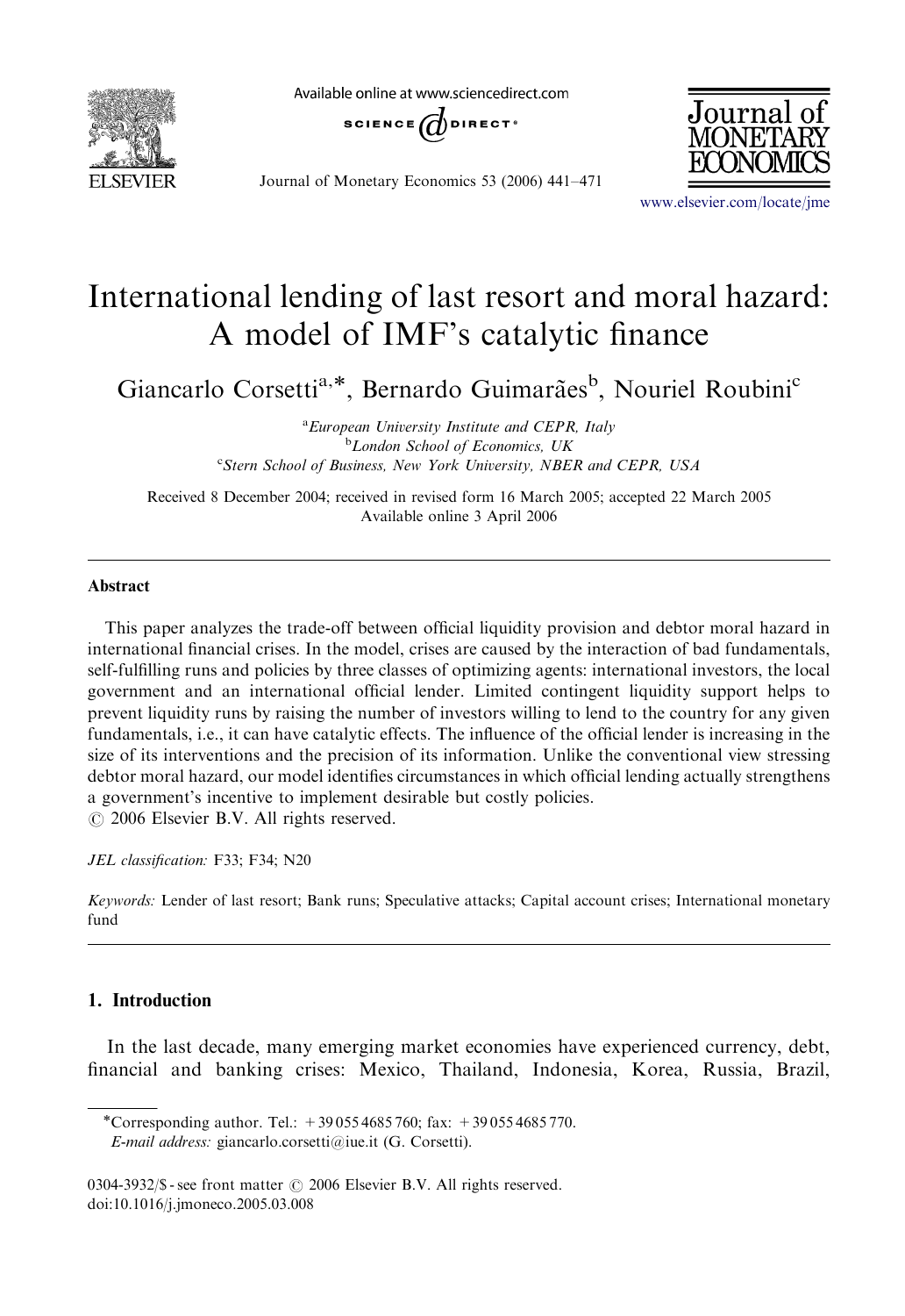Ecuador, Turkey, Argentina and Uruguay, to name the main ones. At the time of the crisis, each of these countries faced a massive reversal of capital flows and experienced a large drop in economic activity. In every case, large external financing gaps emerged because of strong capital outflows and the unwillingness of investors to rollover short-term claims on the country (including those on its government, its banks and its residents).

A leading view is that these international crises are primarily driven by liquidity runs and panics, and could, therefore, be avoided via the provision of sufficient international liquidity to countries threatened by a crisis. According to this view, the global financial architecture should be reformed by creating an international lender of last resort (ILOLR). Not only would such an institution increase efficiency ex post by eliminating liquidation costs and default in the event of a run: by severing the link between illiquidity and insolvency, it would also prevent crises from occurring in the first place (see [Sachs, 1995;](#page--1-0) [Fischer, 1999\)](#page--1-0). An opposing view doubts that international illiquidity is the main factor driving crises. When crises can also be attributed to fundamental shocks and policy mismanagement, liquidity support may turn into a subsidy to insolvent countries, thus generating debtor and creditors moral hazard (see the Meltzer Commission,  $2000$ ).<sup>1</sup> Accordingly, IMF interventions should be limited in frequency and size so as to reduce moral hazard distortions, even if limited support would not prevent liquidity runs.

The official IMF/G7 position is somewhere between the two extreme views described above: provided a crisis comes closer to being grounded in illiquidity than in insolvency, a partial bailout conditional on policy adjustment by the debtor country can restore investors' confidence and therefore stop destructive runs—i.e., can have a 'catalytic effect'.2 If the 'catalytic' approach is successful, official resources do not need to be unlimited (i.e., so large as to fill in any potential financing gap), since some official liquidity provision and policy adjustment will convince private investors to rollover their positions (rather than run) while restoring market access by the debtor country. But can partial 'catalytic' bailouts ever be successful or, as argued by many, can only corner solutions of full bailouts or full bailins (i.e., debt suspension or standstill) be effective in preventing destructive runs?<sup>3</sup>

This paper contributes to the current debate on these issues by providing a theoretical model of financial crises and the main policy trade-offs in the design of liquidity provision by an international financial institution. In our model, a crisis can be generated both by fundamental shocks and by self-fulfilling panics, while liquidity provision affects the optimal behavior of the government in the debtor country (possibly generating moral hazard distortions). Our study draws on the theoretical model by [Corsetti et al. \(2004\)](#page--1-0) and the policy analysis by [Corsetti et al. \(2002\)](#page--1-0), on the role of large speculative traders in a currency crisis. Consistent with these contributions, we model the official creditor (the IMF or ILOLR) as a *large player* in the world economy, with a well-defined objective function and financial resources. In our model, the strategies of the official creditor,

<sup>&</sup>lt;sup>1</sup>See [Jeanne and Zettelmeyer \(2001\)](#page--1-0) for an empirical study on whether IMF programs have a subsidy component and [Eichengreen \(2003\)](#page--1-0) and [Roubini and Setser \(2004\)](#page--1-0) for surveys of the empirical evidence on moral hazard from IMF bailout packages.

<sup>2</sup> For the official sector's views of 'catalytic finance,' see [Cottarelli and Giannini \(2002\)](#page--1-0) and [Roubini and Setser](#page--1-0)  $(2004)$ .

<sup>&</sup>lt;sup>3</sup>For a detailed and general discussion of the 'bailouts versus bailins' debate, see [Roubini \(2000\)](#page--1-0) and [Roubini](#page--1-0) [and Setser \(2004\).](#page--1-0)